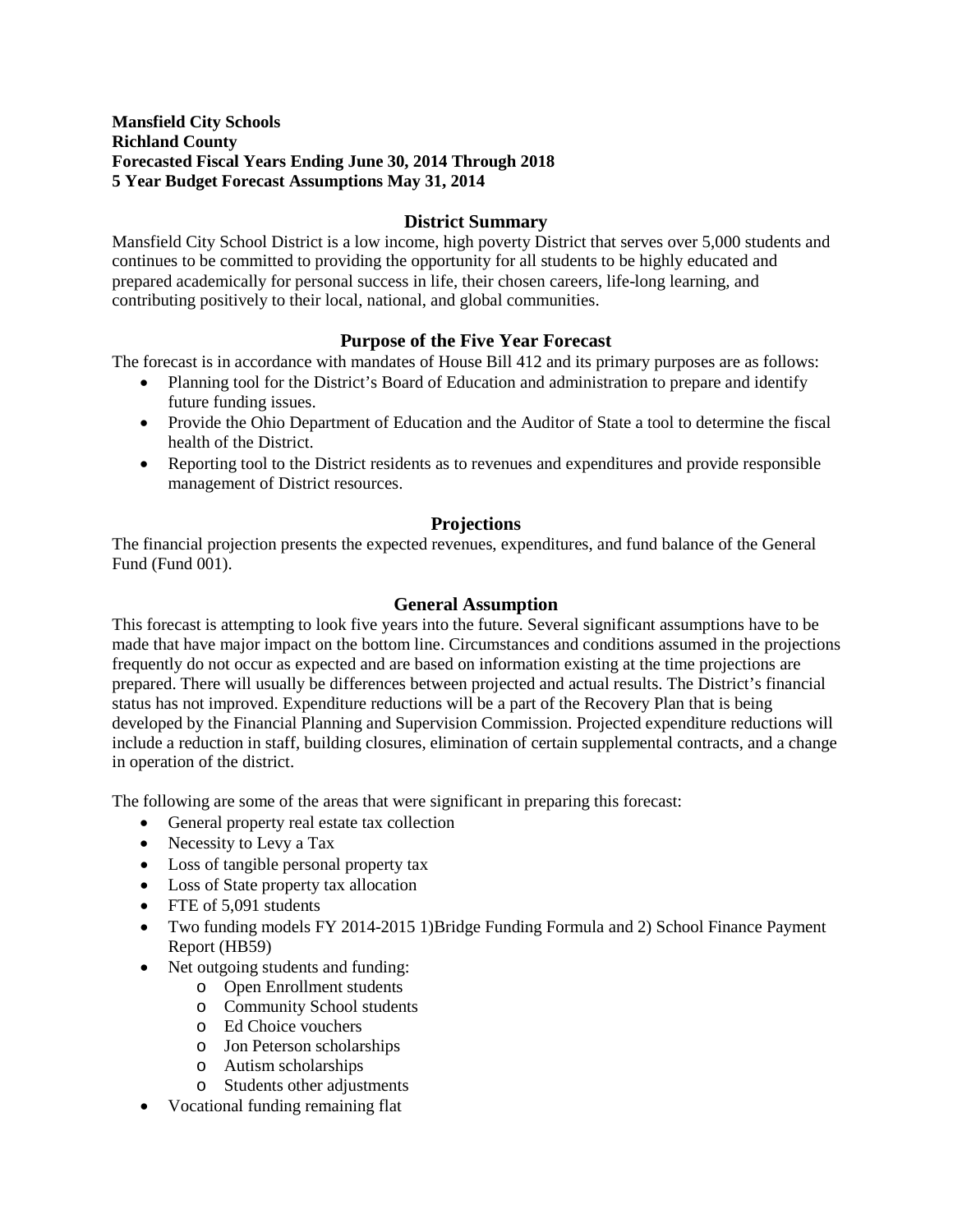- Elimination of Ed Jobs funding
- Projected R.I.F. FY15 : 100 certified and 55 classified
- Costs for Supplementals, severance, substitutes, unemployment, and staff tuition reimbursement
- Building Closures
- Legislation for Medicaid and the Affordable Care Act
- Purchase service costs

## **Revenue Assumptions**

The following represents the significant assumptions made to create the revenue portion of the five year forecast.

#### **Line 1.01 General Property Tax (Real Estate)**

Property values account for approximately 22% of revenue for the Mansfield City School District. The property values are established each year by the County Auditor based on new construction and applicable appraisals. Every six years the County Auditor re-appraises properties in the county. The school's fiscal year runs from 7/1 through 6/30, tax revenues collected in a calendar year are reflected in two different fiscal years as reported by Richland County Auditor on the Official Certificate of Estimated Resources. In November 2012 the renewal for the 9.9 mill levy failed resulting in a \$4,000,000.00 loss of property tax to the Mansfield City Schools. In May 2013 the voters approved the renewal of a 9.8 mill levy that will generate \$3,900,000.00 for five years. The Richland County Auditor estimated a higher delinquency amount for tax collections for the 2013-2014 school years due to the downturn in the real estate market. With continued slow economic growth in Richland County at this time the estimates for real estate taxes are conservative. Voters approved a new levy in November 2013 that will generate \$4,000,000.00 per year and expire spring 2019. The first settlement payment will be received spring 2014.

## **Line 1.02 Tangible Personal Property Taxes**

The state's biennial budget bill (HB153) eliminates tax generated on tangible personal property and does not replace revenue FY13. Public Utility Tangible collection is the only component of the category's collection. The forecast is based on information from the County Auditor's office on public utility values showing the elimination of the telephone and railroad values.

#### **Line 1.03 Income Taxes**

The district does not have an income tax.

## **Line 1.035 Unrestricted State Grants-in-Aid**

- With the effects of House Bill 59 legislation and the elimination of the OEBM (Ohio Evidence Based Model) funding model, the forecast shows state foundation funding based on the state's Bridge formula for funding schools July 2013 – September 2013 and School Finance Payment Report effective October 1, 2013. The Mansfield City Schools (MCS) receives funding through the formula model and based on enrollment figures.
- Casino revenue started flowing into State collections early fiscal year 2013. The revenue is calculated at \$20.00 per student and a conservative amount has been calculated into this line item due to estimated low profits.
- The reader should be aware that State Funding for schools is subject to deliberations and approval of the Ohio General Assembly.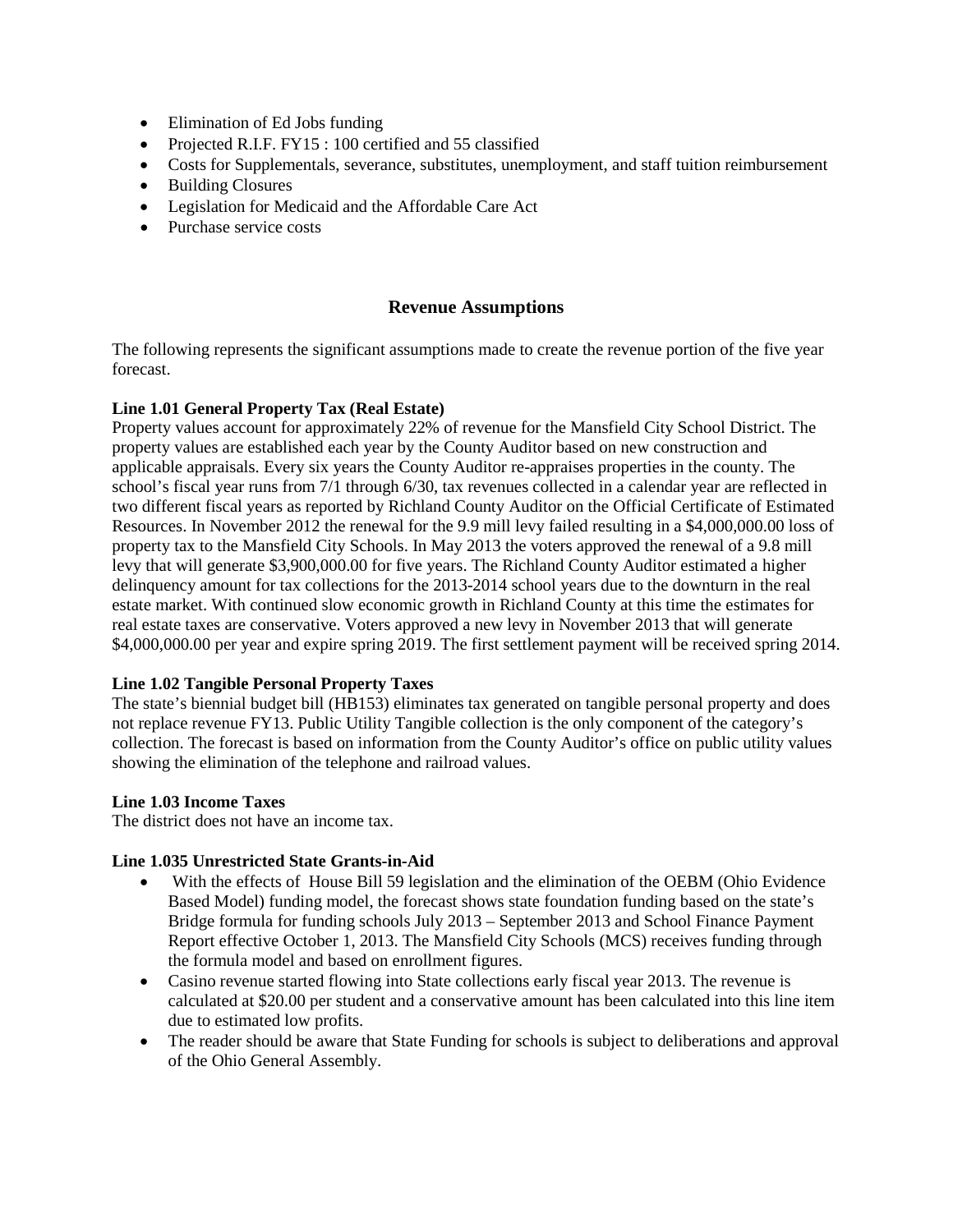## **Line 1.04 Restricted State Grants-in-Aid**

This category includes restricted state aid for Career Tech students and state poverty based assistance. For purposes of this forecast it is assumed that in Fiscal Year 2013 through 2018 the state of Ohio will not have growth in this area.

## **Line 1.045 Restricted Federal Grants-in-Aid-SFSF**

Federal Stabilization money is phased out beginning in 2013. Ed Jobs money was received in FY12 and has been phased out beginning in 2013.

## **Line 1.05 Property Tax Allocations**

Each of the fiscal year amounts are based on historical data, and represent rollback and homestead payments. These tax credits are reimbursed to the district through the state and are calculated by applying the appropriate percentages to residential property tax collections. This revenue grows at the same pace as residential real estate assessed valuation. Starting with this fall's election November 2013, new levies that are passed will not qualify for homestead and rollback state guaranteed tax allocations to the District. Also, FY13 and beyond the complete loss of TPP (Tangible Personal Property) reimbursement is reflected. The reader should be informed that State funding for schools is subject to deliberations and approval of the Ohio General Assembly and is set as part of the State's biennial budget.

## **Line 1.06 All Other Revenues**

Estimates for this category encompass tuition income, fee collections, rental income, and all other local income sources. One primary source of revenue in this category was investments for the district that included CD's and money market agency accounts. Those investments were liquidated to provide cash on hand for payroll and purchase order payments. Another primary source of revenue received is students coming to our district from other public schools in the state of Ohio to be educated here through open enrollment. Projections FY 2013 and beyond are that our numbers will be fairly constant and may decrease. The accounting system shows revenue for incoming students under "Other Revenue" and expenses for outgoing students under "Purchased Services". Typical preschool units will not be offered in the district beginning the 2014-2015 school years which eliminates tuition revenue. Mansfield City School district will cease sponsorship and operation of the conversion schools (IMAC, Elective Academy, and Enhancement Academy) beginning the 2014-1015 school.

## **Line 2.01-2.06 All Other Financing Sources**

It is assumed that transfers will be consistent with historical trends. Advances or appropriation per Ohio Revised Code of funds will be utilized through sound financial management of the other non General Fund accounts. A State Emergency Loan will be awarded in the 2013-2014 school year.

## **Line 2.07 All Other Financing Sources**

This includes all sales of property, fixed assets, and any refunds of prior year expenditures that include eRate reimbursement.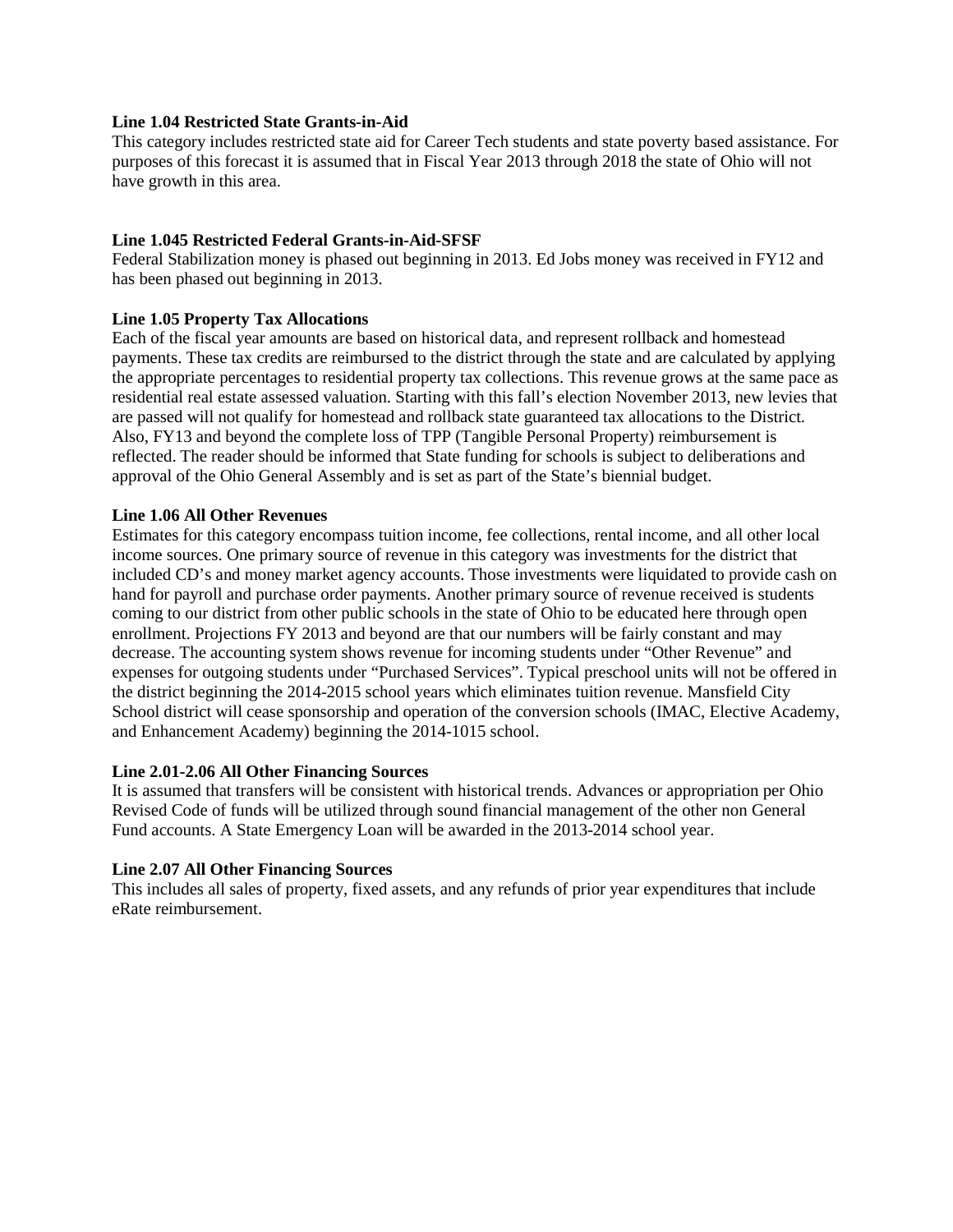#### **Expenditure Assumptions**

The following represents the significant assumptions made to create the expenditure portion of the five year forecast.

#### **Line 3.01 Personal Services**

Personal Services include salaries and wages, supplemental contracts, substitute costs, and severance pay. Due to the projection of a general fund deficit for the 2012-2013 school year the Board of Education approved paying the last pay for 2012-2013 in the salary projection for the 2013-2014 school year. Also, due to the projection of a general fund deficit for the 2013-2014 school years, 100 certified and 55 classified positions are being projected for a R.I.F beginning the 2014-2015 school years. Supplemental for  $6<sup>th</sup>$  period classes and other Supplementals will be eliminated FY15 as determined. Future cost savings will be considered and certain positions will need to be posted after redistricting takes place.

#### **Line 3.02 Employee Fringe Benefits**

**\*Unemployment –** Costs will increase due to a R.I.F. in the 2014-2015 school year \***Workers compensation and tuition reimbursement to staff -**

**\*Retirement Benefits** - The Board contributes 14% on wages paid to each employee to the State Teachers Retirement System and to the School Employees Retirement System. The retirement contributions are deducted from the School Foundation payments received from the State of Ohio. The amount deducted changes every January for STRS and every July for SERS based upon salary estimates and actual payments in the prior year. Pending pension reform legislation could impact this line item. \***Medicare tax-** This is paid by all employees hired after April 1, 1986. The Board is required to match the 1.45% payment made by these employees.

**\*Insurance-**The district is self funded in insurances. The Board provided insurance implemented a 20% increase in premiums to maintain adequate reserves to pay all claims in medical, dental, prescription and vision costs effective January 1, 2011 and an additional increase for health and vision effective April 20, 2012. December 18, 2012 the Board of Education renewed the health insurance plan through Medical Mutual utilizing Ohio Schools Benefits Consortium (OSBC). The consortium allows the district to continue the same plan with the buying power of a large group purchasing cooperative. It also has provided protection from possible upcoming legislation that will impact health insurance care costs for school systems within the state of Ohio. Benefits will decrease due to the R.I.F. for the 2014-2015 school years. Health care costs continue to remain a real concern. A continuous review of the benefits plan will be conducted by the Board of Education and administration providing strong evidence that there are continued efforts to manage costs as best we can given the current climate in the health care industry.

## **Line 3.03 Purchase Services**

Purchased services include utilities, consultants, rentals, copier service agreements, data processing services, repairs, trash collection, fleet and property insurance, legal costs, mileage, professional meeting expense, and tuition paid to other districts. FY 2014 deductions reflected in this line item include excess costs, special education costs, transportation costs, and costs for community schools, parochial schools, non-public schools, and their mandated related services provided. Please note that the Board approved a copier purchase service agreement in lieu of a lease agreement that resulted in all new copy machines and a per month savings that is still being realized. The district also realized a reduction in utility costs amounting to approximately \$300,000 FY13. The district belongs to a Board approved educational cooperative (MEC) for bus purchasing, utility monitoring, electricity and gas. The Board approved a technology upgrade by out sourcing its' technology department. The outcome of this upgrade will bring the district into compliance with software, public records, wage and hour payroll mandates, state mandated testing for students, and provide a long range technology plan for FY15-FY18 at different buildings. Future cost savings will be considered after redistricting takes place.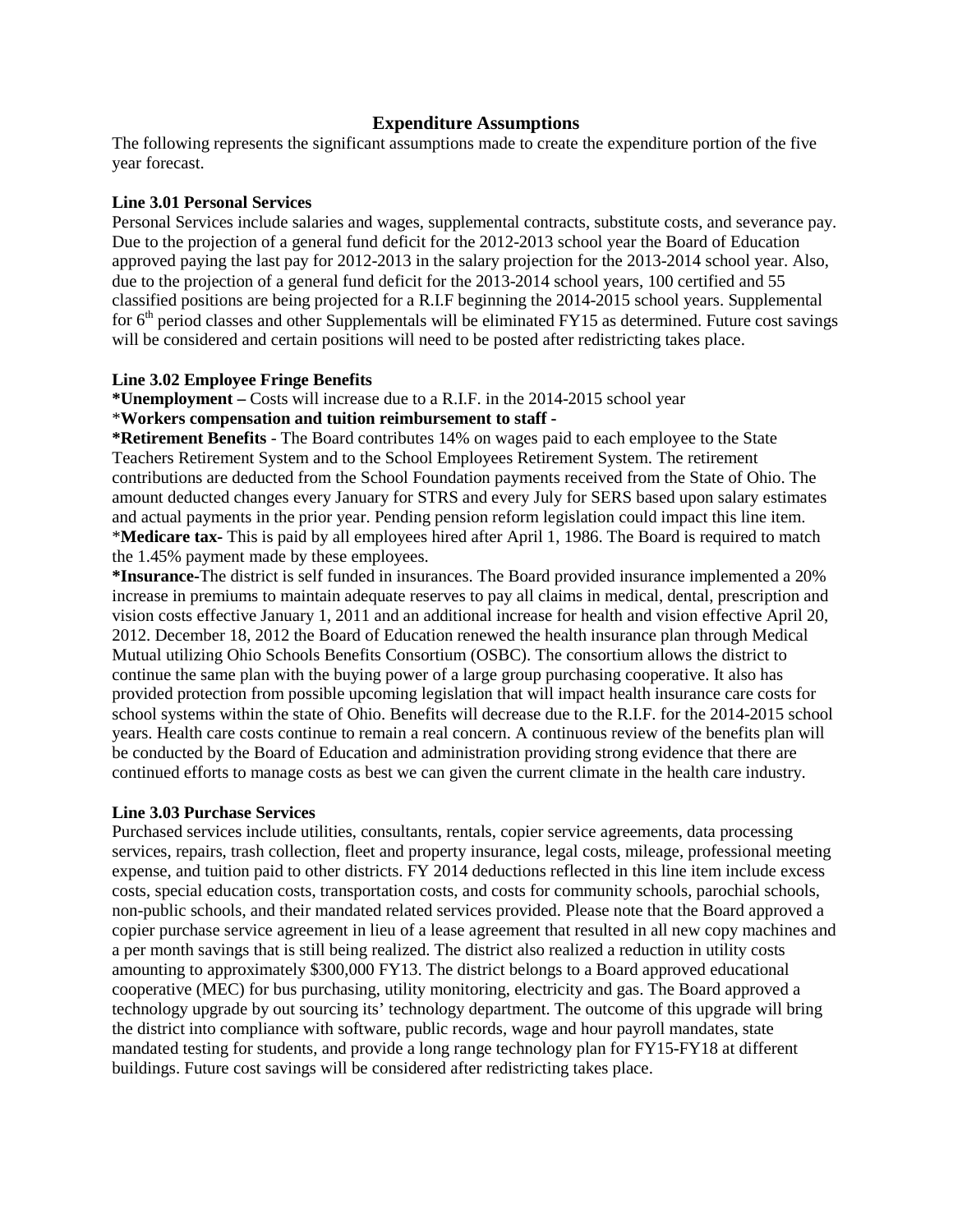### **3.04 Supplies and Materials**

This category includes amounts paid for material items of an expendable nature, instructional supplies, teaching aids, testing supplies, office supplies, building & grounds supplies, vehicle supplies, and fuel used for the vehicle fleet. The district supplies and materials will have a moderate increase for FY 2014 due to a fluctuating economy of higher fuel costs and decrease in years 2015-2018 due to implementing cost saving measures and a district-wide operating plan.

## **Line 3.05 Capital Outlay**

This line item includes educational, administrative, maintenance equipment, and technology purchases. The district has an aging bus fleet and has assessed a replacement plan and is part of a Board approved bus purchasing cooperative. Four (4) new buses were purchased FY12, one (1) handicapped bus FY13 and two (2) buses FY14. Purchasing two (2) buses a year is in a long range plan as feasible in the budget. In addition, because our Board has been committed to increasing energy usage effectively and compliance issues mandated by State and Federal regulations, the financial forecast provides resources for technology upgrades and other immediate needs that include new roofs, condensate vacuum systems, boilers, lights, and a long range permanent improvement plan for FY15-FY18 at different buildings. Much progress has been made and the Board of Education is committed to sound stewardship over the taxpayer provided facilities.

## **Line 4.02 Principal-Notes**

Principal payments for Emergency Tax Anticipation Notes, Series 2013 (Federally Taxable).

## **Line 4.05 Principal-HB 264 Loans**

Ohio House Bill 264 Energy Conservation Program principal payments.

## **Line 4.06 Interest and Fiscal Charges**

Emergency Tax Anticipation Notes, Series 2013 (Federally Taxable) Ohio and House Bill 264 Energy Conservation Program interest payments.

## **Line 4.30 Other Objectives**

Generally this category includes amounts paid for goods and services not otherwise classified above, such as expenditures for the county auditor, audit fees, retirement of debt, the payment of dues and fees, and miscellaneous payments.

## **Line 5.01 Operating Transfers Out**

This category accommodates transfers and advances of funds from the general fund to various local, state, and federal projects.

## **Line 6.01 Excess of Revenues and Other Financing Sources over (under) Expenditures and Other Financing Uses**

This line item represents the district's solvency and fiscal health.

## **7.02 Cash Balance June 30, 20XX**

This is the district's actual cash balance before including any encumbrances as of June 30.

## **Line 8.01 Estimated Encumbrances Jun 30, 20XX**

The District uses the encumbrance's method as part of formal budgetary and management control. Encumbrances outstanding at fiscal year-end represent planned expenditures which were budgeted in the fiscal year but which were not paid for as of fiscal year-end.